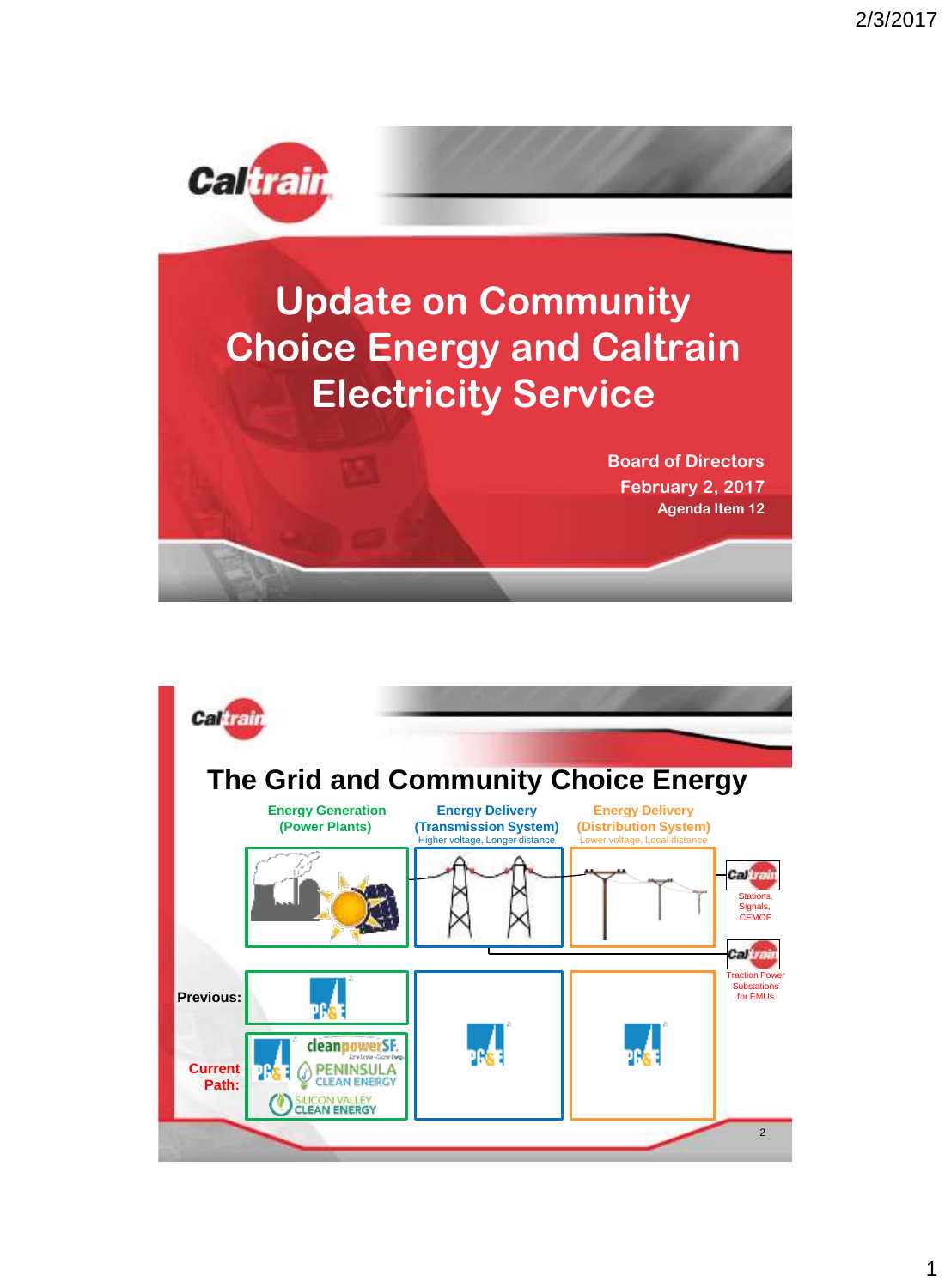

|                                     | <b>Percent of Caltrain total kWh</b> |                   |                     |
|-------------------------------------|--------------------------------------|-------------------|---------------------|
| <b>Provider</b>                     | <b>Type</b>                          | <b>Previously</b> | <b>Current Path</b> |
|                                     | Investor-Owned<br>Utility            | 94%               | 50%                 |
| deanpowerSF.<br>lanın Sərəkə - Cəci | Community<br><b>Choice Energy</b>    |                   | 16%                 |
| <b>LEAN ENERGY</b>                  | Community<br><b>Choice Energy</b>    |                   | 21%                 |
| <b>CIN VALLEY</b><br>EAN ENERGY     | Community<br><b>Choice Energy</b>    |                   | 7%                  |
| LITIES                              | <b>Municipal Utility</b>             | 4%                | 4%                  |
|                                     | <b>Municipal Utility</b>             | 2%                | 2%                  |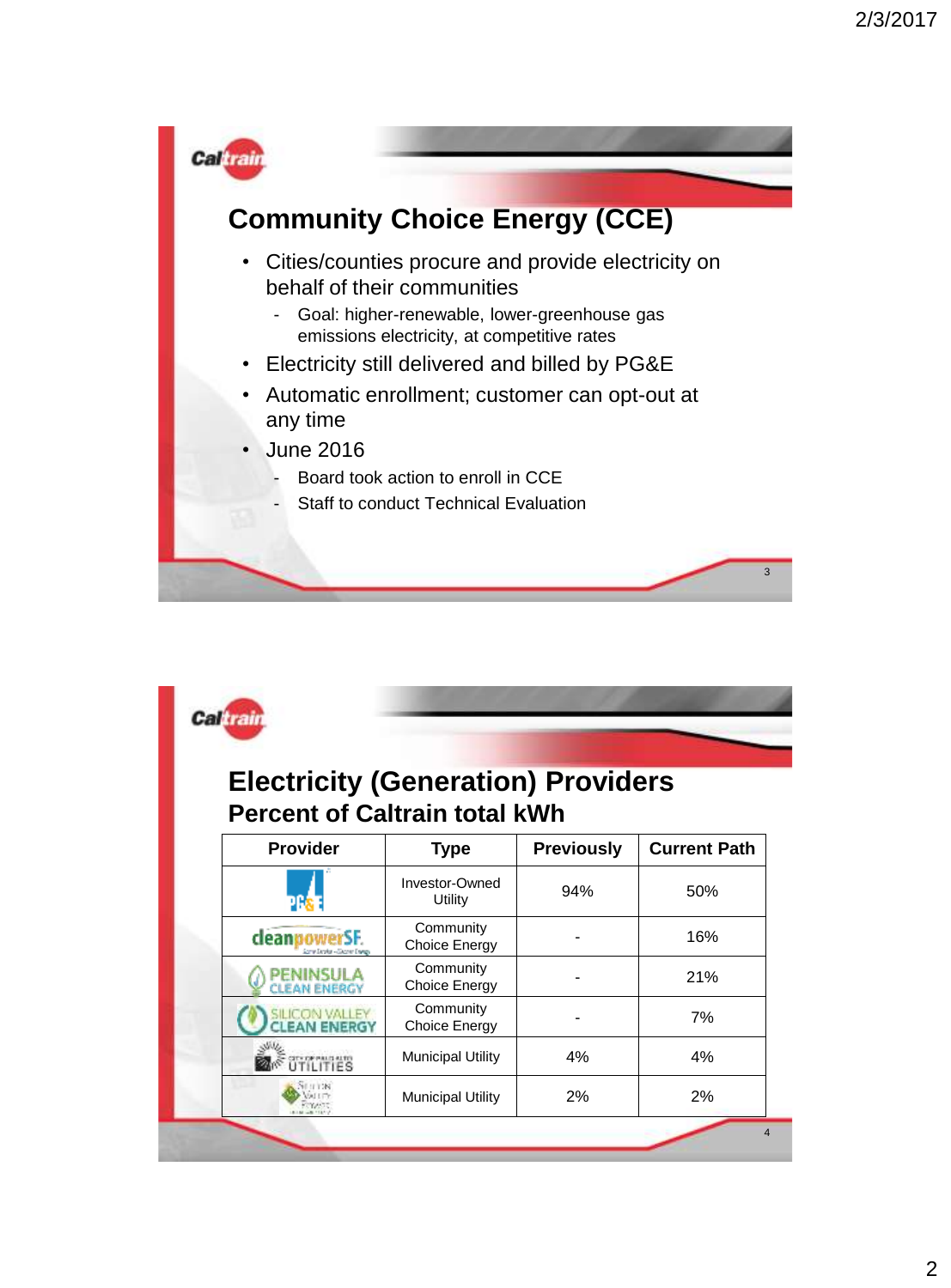

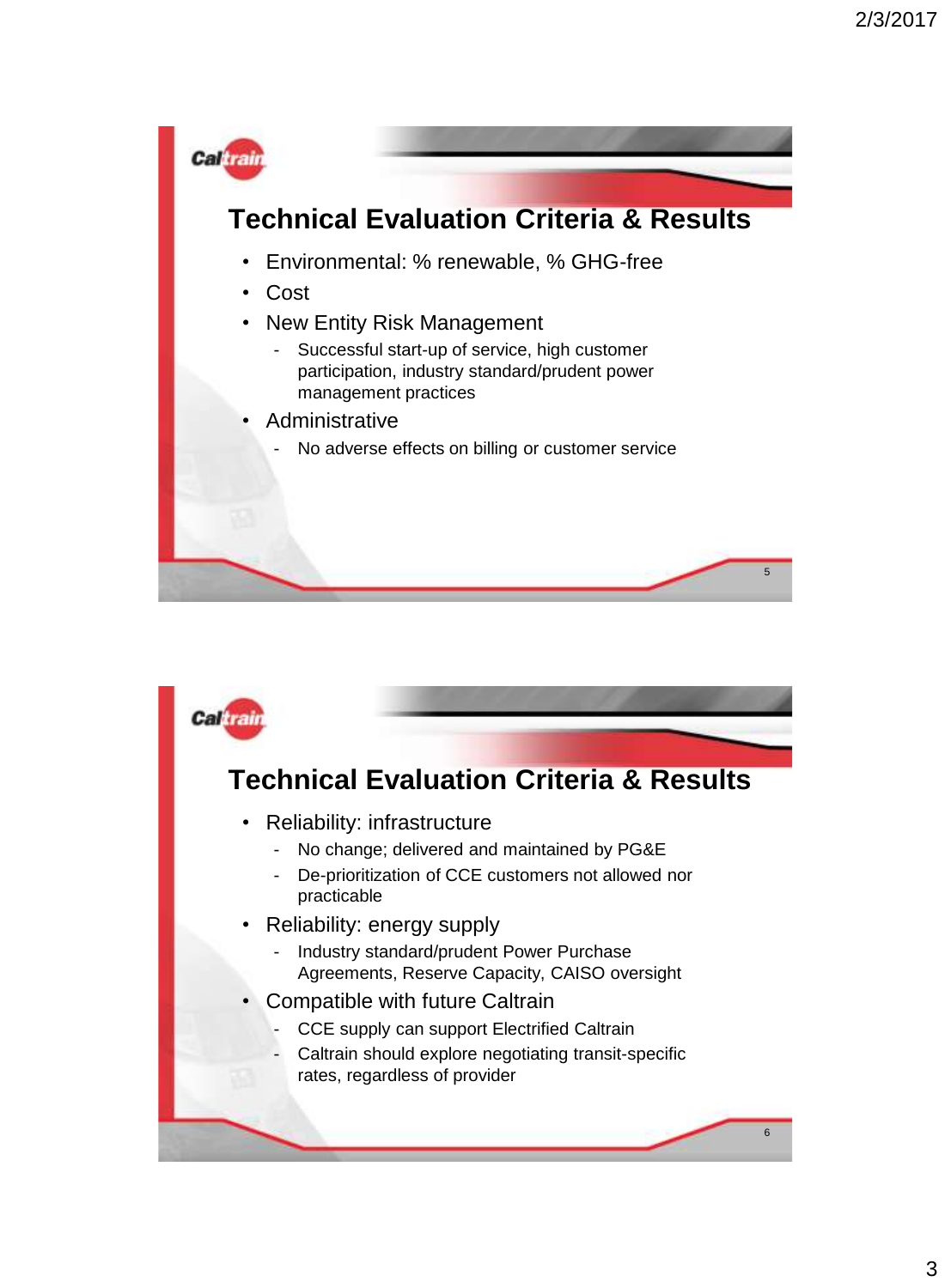|                | <b>Options</b>                    | <b>Caltrain System Total</b> |                             | <b>Est. Annual Cost Difference</b>  |               |
|----------------|-----------------------------------|------------------------------|-----------------------------|-------------------------------------|---------------|
| Option         |                                   | % Renewable<br><b>Energy</b> | % GHG-free<br><b>Energy</b> | (Compared to Previous PG&E)<br>$\%$ | \$            |
| $\mathbf{1}$   | CCE current path                  | 36%                          | 67%                         | $-1%$                               | $-$ \$14,000  |
| 2a             | CCE upgrade                       | 60%                          | 78%                         | $+2%$                               | $+$ \$35,000  |
| 2 <sub>b</sub> | CCE + Municipal<br>upgrade        | 65%                          | 79%                         | $+3%$                               | $+ $41,000$   |
| 2c             | CCE + Municipal +<br>PG&E upgrade | 100%                         | 100%                        | $+11%$                              | $+ $158,000$  |
| 3              | opt-out back to<br>PG&E default   | 30%                          | 59%                         | 0%                                  | \$0           |
| 4              | opt-out back to<br>PG&E & upgrade | 100%                         | 100%                        | $+15%$                              | $+$ \$225,000 |

m l